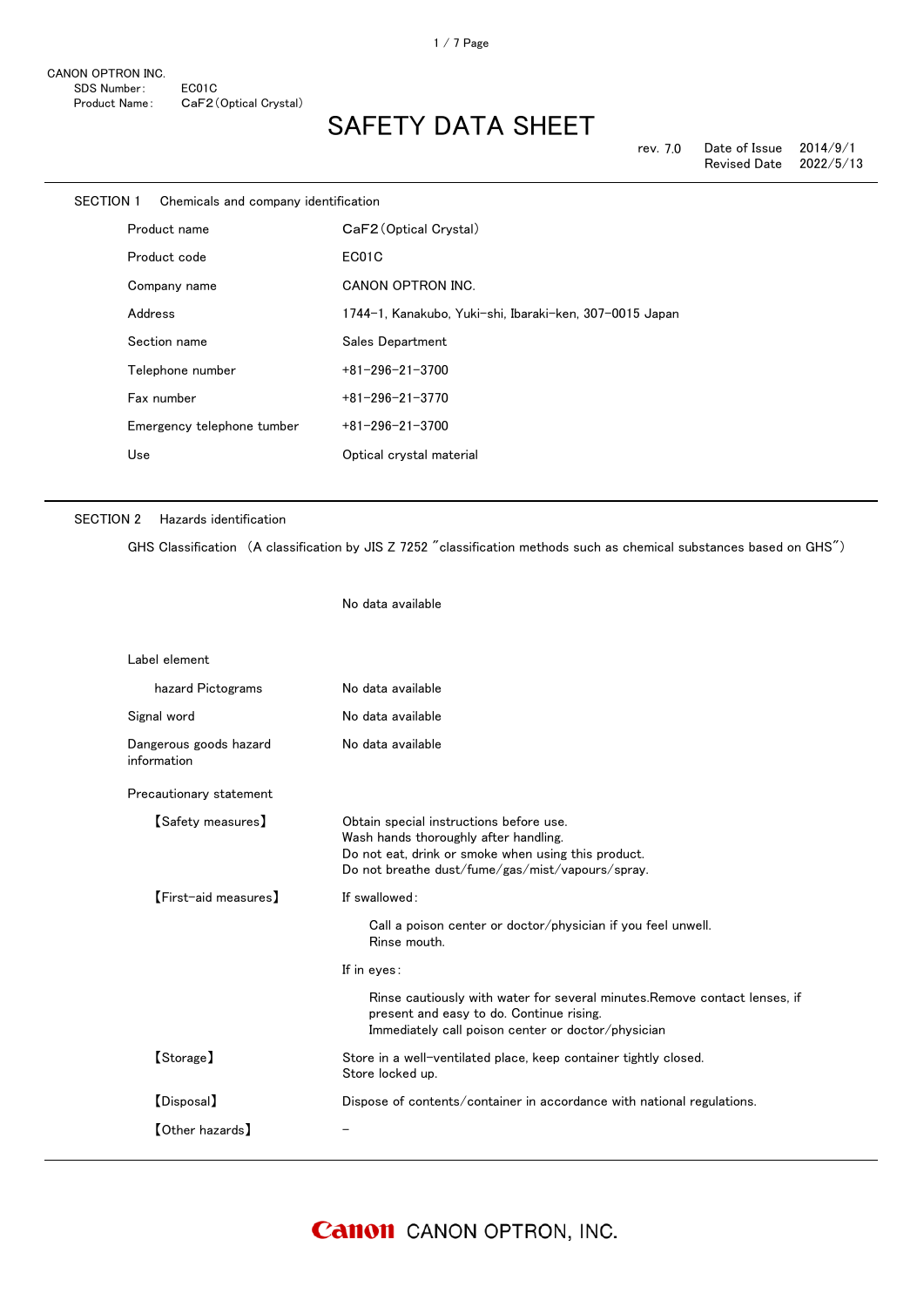| <b>SECTION 3</b> | Composition/information on ingredients                         |                                                                                                                                                                                                                     |
|------------------|----------------------------------------------------------------|---------------------------------------------------------------------------------------------------------------------------------------------------------------------------------------------------------------------|
|                  | Substance/Mixture                                              | Substance                                                                                                                                                                                                           |
|                  | Chemical name                                                  | Calcium fluoride                                                                                                                                                                                                    |
|                  | Chemical formula                                               | CaF2                                                                                                                                                                                                                |
|                  | Concentration or concentration<br>range                        | 99.9%                                                                                                                                                                                                               |
|                  | CAS No.                                                        | $7789 - 75 - 5$                                                                                                                                                                                                     |
|                  | <b>TSCA Inventry</b>                                           | Calcium fluoride (CaF2)                                                                                                                                                                                             |
|                  | EINECS number                                                  | $232 - 188 - 7$                                                                                                                                                                                                     |
|                  | Radioactive information                                        | Radioactive substances are not used as the material. Therefore, there is no<br>reason that ionizing radiation would be generated.                                                                                   |
| <b>SECTION 4</b> | First aid measures                                             |                                                                                                                                                                                                                     |
|                  | Inhalation                                                     | Remove person to fresh air and keep comfortable for breathing.<br>Get medical advice/attention if you feel unwell.                                                                                                  |
|                  | Skin contact                                                   | Take off immediately all contaminated clothing. Rinse affected areas with<br>water/shower.<br>IF ON SKIN: Wash with plenty of soap and water.<br>If skin irritation or rash occurs: : Get medical advice/attention. |
|                  | Eye contact                                                    | Rinse cautiously with water for several minutes. Remove contact lenses, if<br>present and easy to do. Continue rising.<br>If eye irritation persists: Get medical advice/attention.                                 |
|                  | Ingestion                                                      | Rinse mouth.<br>Get medical advice/attention.                                                                                                                                                                       |
|                  | Most important symptoms and<br>effects, both acute and delayed | No data available                                                                                                                                                                                                   |
|                  | Protection of first aiders                                     | Rescuers, wear suitable protective equipment as the situation demands.                                                                                                                                              |
|                  | Special precautions for physicians                             | No data available                                                                                                                                                                                                   |
| <b>SECTION 5</b> | Firefighting measures                                          |                                                                                                                                                                                                                     |
|                  | Suitable extinguishing media                                   | This product itself is not flammable.                                                                                                                                                                               |
|                  | Unsuitable extinguishing media                                 | No data available                                                                                                                                                                                                   |
|                  | Specific hazards                                               | No data available                                                                                                                                                                                                   |
|                  | Specific extinguishing methods                                 | In the case of a fire in the periphery, the portable container is quickly moved to a<br>safe place.                                                                                                                 |
|                  | Special protective equipment for<br>firefighters               | Wear suitable protective equipment (gloves, glasses and a mask) in fire-fighting.                                                                                                                                   |

SECTION 6 Accidental release measures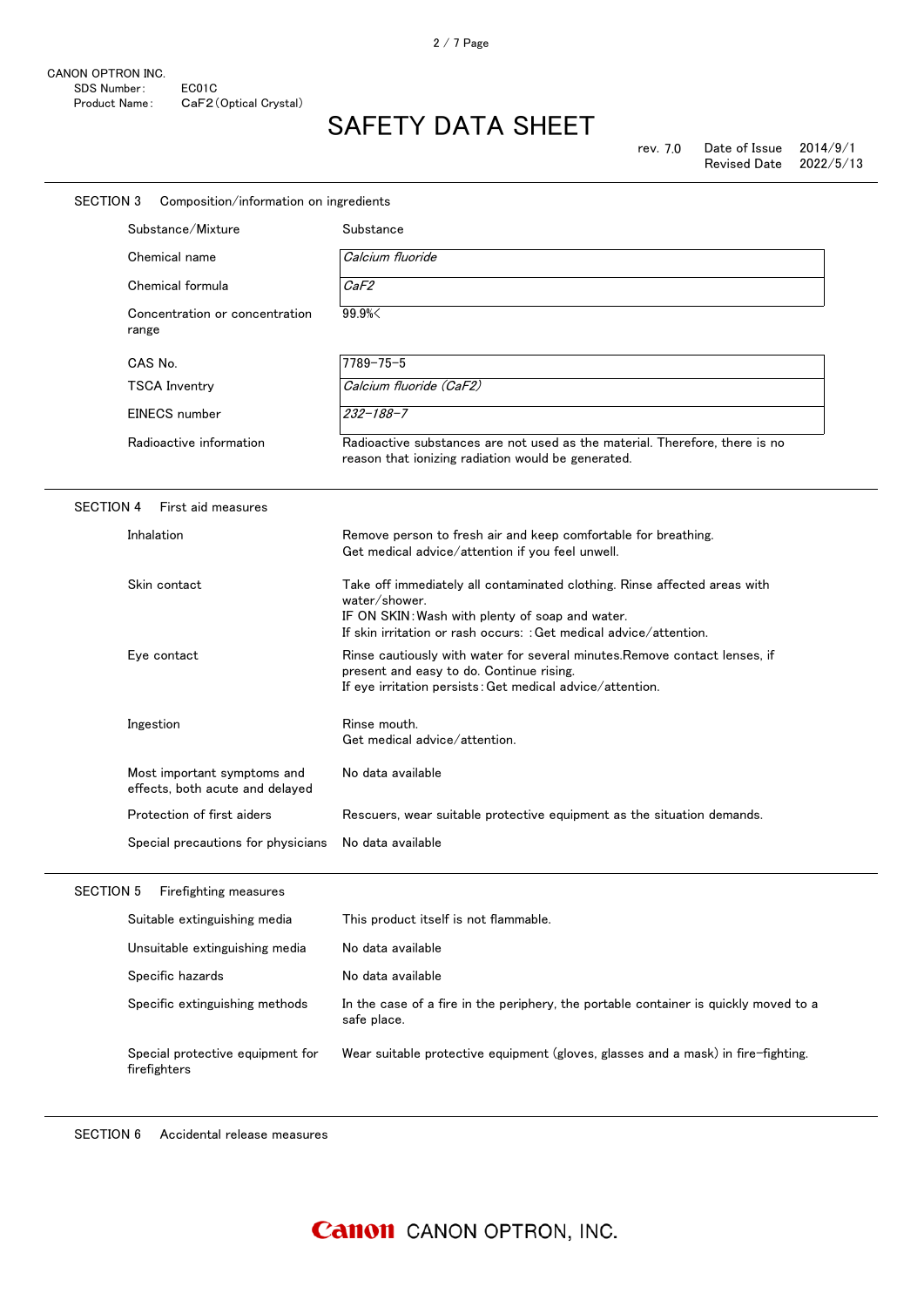3 / 7 Page

# SAFETY DATA SHEET

|                  | Personal precautions, protective<br>equipment, and emergency<br>procedures | Protection equipment (specified as those in which the properties of the product<br>are suitable) worn during operation so that airborne droplets, etc., do not adhere<br>to the skin and dusts and gases are not absorbed. |
|------------------|----------------------------------------------------------------------------|----------------------------------------------------------------------------------------------------------------------------------------------------------------------------------------------------------------------------|
|                  | Environmental precautions                                                  | The leakage may not directly flow into rivers or sewage.                                                                                                                                                                   |
|                  | Methods and material for<br>containment and cleaning up                    | The leaked material is scooped up, or swept up and gathered to be recovered in a<br>paper bag or a drum.<br>After recovery, a small amount of the residue is absorbed in sediment, sawdust,<br>etc.                        |
|                  | Secondary disaster prevention<br>measures                                  | No data available                                                                                                                                                                                                          |
| <b>SECTION 7</b> | Handling and storage                                                       |                                                                                                                                                                                                                            |
|                  | Precautions for safe handling                                              |                                                                                                                                                                                                                            |
|                  | Technical measures                                                         | Take measures for equipment as described in "8. Exposure controls/personal<br>protection" and wear protective equipment.                                                                                                   |
|                  | Safety handling precautions                                                | Handling work must be practiced in a room where there is a local or total<br>ventilation facility.                                                                                                                         |
|                  | Avoidance of contact                                                       | Refer to "10. Stability and reactivity."                                                                                                                                                                                   |
|                  | Hygiene measures                                                           | Wash hands thoroughly after handling.<br>Do not eat, drink or smoke when using this product.                                                                                                                               |
|                  | Conditions for safe storage,<br>including any incompatibilities            |                                                                                                                                                                                                                            |
|                  | Safe storage conditions                                                    | Store in a well-ventilated place. Keep container tightly closed.                                                                                                                                                           |
|                  | Safety packaging material                                                  | No data available                                                                                                                                                                                                          |

SECTION 8 Exposure controls/personal protection

### CaF2

| Permissible concentration |                                                                             |                                                                                       |
|---------------------------|-----------------------------------------------------------------------------|---------------------------------------------------------------------------------------|
|                           | ACGIH                                                                       | No data available                                                                     |
|                           | Appropriate engineering controls                                            | Use sealed devices, equipment, or a local exhaust ventilation as much as<br>possible. |
|                           | Individual protection measures,<br>such as personal protective<br>equipment |                                                                                       |
|                           | Respiratory protection                                                      | Dustproof mask                                                                        |
|                           | Hand protection                                                             | Protective gloves                                                                     |
|                           | Eye/face protection                                                         | Dust-proof glasses                                                                    |
|                           |                                                                             |                                                                                       |

## **Canon** CANON OPTRON, INC.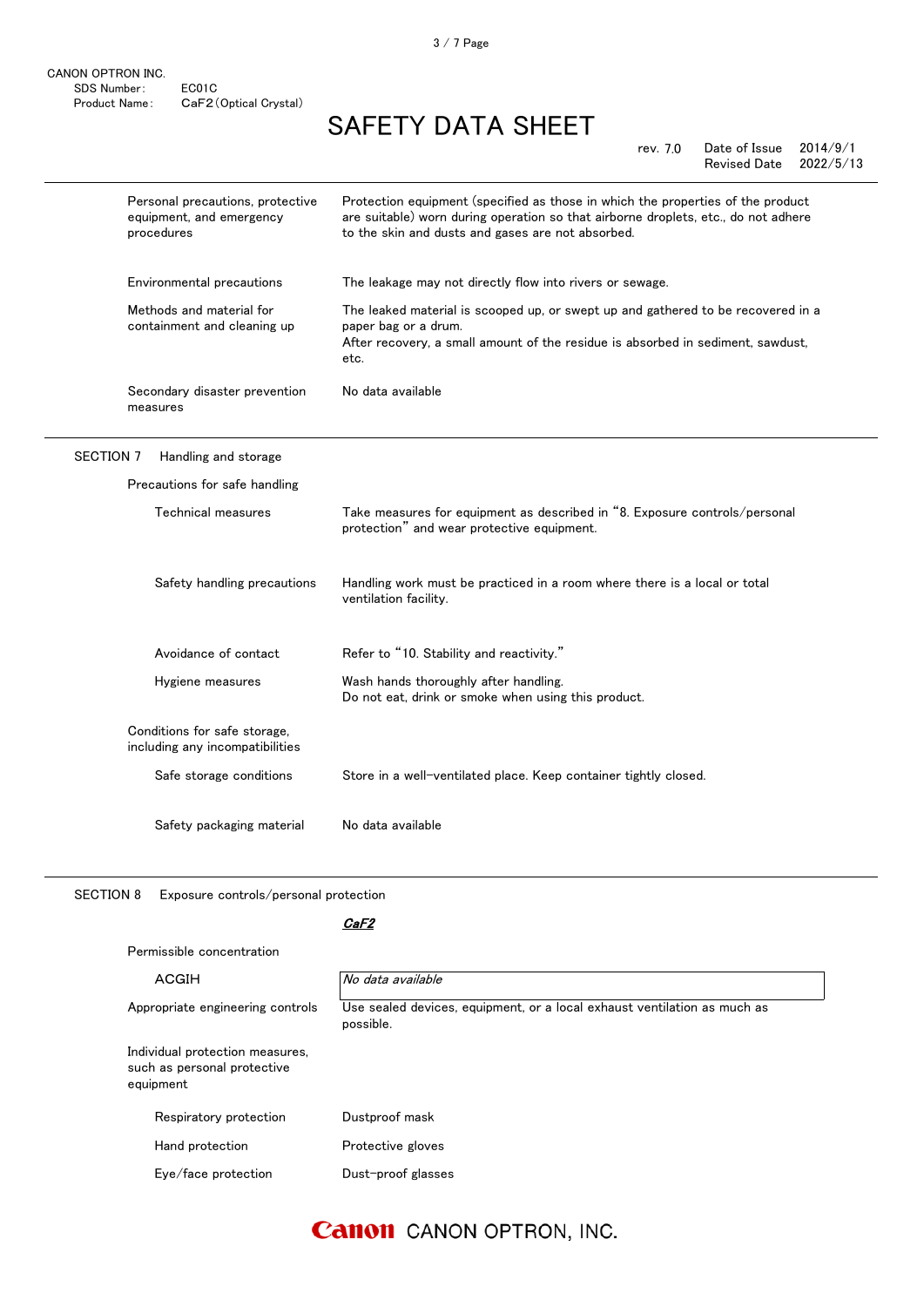| rev. 7.0 | Date of Issue       | 2014/9/1  |
|----------|---------------------|-----------|
|          | <b>Revised Date</b> | 2022/5/13 |

|                  | Skin protection                                             | Protective clothing         |
|------------------|-------------------------------------------------------------|-----------------------------|
| <b>SECTION 9</b> | Physical and chemical properties                            |                             |
|                  | Appearance                                                  |                             |
|                  | Physical state                                              | Solid                       |
|                  | Form                                                        | Plate, lens, disk           |
|                  | Colour                                                      | White                       |
|                  | Odour                                                       | None                        |
|                  |                                                             | CaF2                        |
|                  | Melting point/freezing point                                | $1360^{\circ}C$             |
|                  | Boiling point or initial boiling point<br>and boiling range | $2451^{\circ}C$             |
|                  | Flammability                                                | No data available           |
|                  | Upper/lower flammability or<br>explosive limits             | No data available           |
|                  | Flash point                                                 | No data available           |
|                  | Auto-ignition temperature                                   | No data available           |
|                  | Decomposition temperature                                   | No data available           |
| pH               |                                                             | No data available           |
|                  | Kinematic viscosity                                         | No data available           |
|                  | Solubility                                                  |                             |
|                  | Water                                                       | $0.0016g/100g(18^{\circ}C)$ |
|                  | Other solvents                                              | No data available           |
|                  | Partition coefficient: n-<br>octanol/water                  | No data available           |
|                  | Vapour pressure                                             | No data available           |
|                  | Density and/or relative density                             | 3.18                        |
|                  | (Density)                                                   |                             |
|                  | Relative vapor density                                      | No data available           |
|                  | Particle characteristics                                    | No data available           |
|                  | Other information                                           | No data available           |

SECTION 10 Stability and reactivity

Reactivity **No data available** 

<u>CaF2</u>

Chemical stability  $It$  is stable in storage conditions and normal handling.

## **Canon** CANON OPTRON, INC.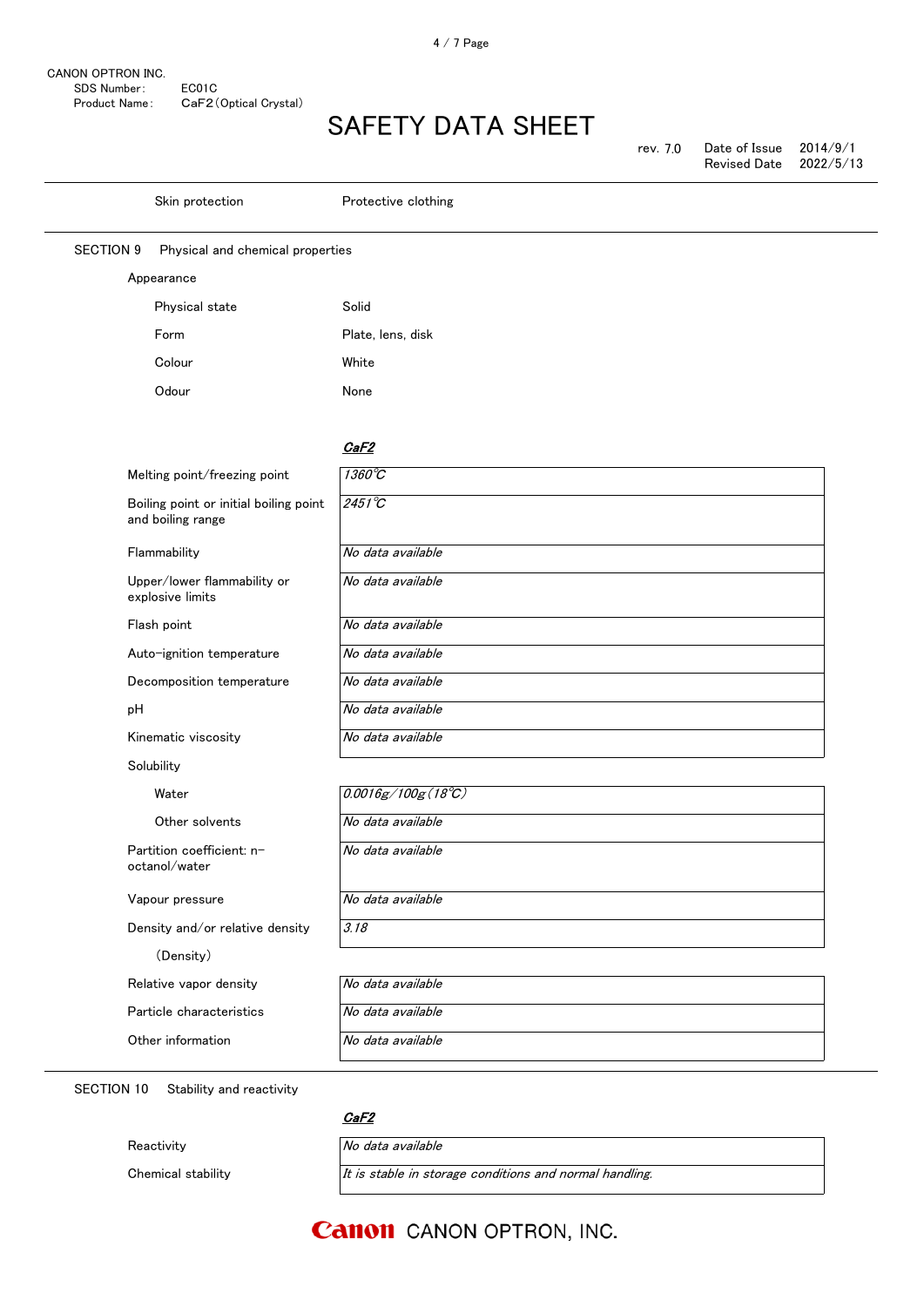rev. 7.0 Date of Issue 2014/9/1<br>Revised Date 2022/5/13 Revised Date

| Possibility of hazardous reactions | Do not react in the storage conditions and normal handling.                                 |
|------------------------------------|---------------------------------------------------------------------------------------------|
| Conditions to avoid                | No data available                                                                           |
| Incompatible materials             | Acid                                                                                        |
|                                    | Hazardous decomposition products $By crossed with acid and generate hydrogen fluoride gas.$ |

### SECTION 11 Toxicological information

#### <u>CaF2</u>

| Acute toxicity(oral)                                 | Oral - Rat LD50: 4250mg/kg                                          |
|------------------------------------------------------|---------------------------------------------------------------------|
|                                                      | Oral - guinea pig LDLo:> 5000mg/kg                                  |
|                                                      | Intraperitoneal - Mouse LD50: 2638mg/kg                             |
|                                                      | Oral - guinea pig LDLo:> 5000mg/kg                                  |
| Acute toxicity (dermal)                              | No data available                                                   |
| Acute toxicity (Inhalation: Gases)                   | No data available                                                   |
| Acute toxicity (Inhalation:<br>Vapours)              | No data available                                                   |
| Acute toxicity (Inhalation: Dusts<br>and mists)      | No data available                                                   |
| Skin corrosion/irritation                            | Which can stimulate the skin and eyes, causing inflammation.        |
| Serious eye damage/irritation                        | No data available                                                   |
| Respiratory or skin sensitization                    | No data available                                                   |
| Germ cell mutagenicity                               | No data available                                                   |
| Carcinogenicity                                      | ACGIH: A4                                                           |
|                                                      | Substance that can not be classified as a carcinogen to humans.     |
|                                                      | IARC: Group 3                                                       |
|                                                      | Can not be classified for carcinogenicity to humans.                |
| Reproductive toxicity                                | No data available                                                   |
| Specific target organ toxicity (single<br>exposure)  | No data available                                                   |
| Specific target organ<br>toxicity(repeated exposure) | (Mottled teeth, fluorine bone deposition) fluorine chronic toxicity |
| Aspiration hazard                                    | No data available                                                   |
| Other information                                    | No data available                                                   |

SECTION 12 Ecological information

<u>CaF2</u>

Toxicity

Hazardous to the aquatic environment Shortterm(acute)

No data available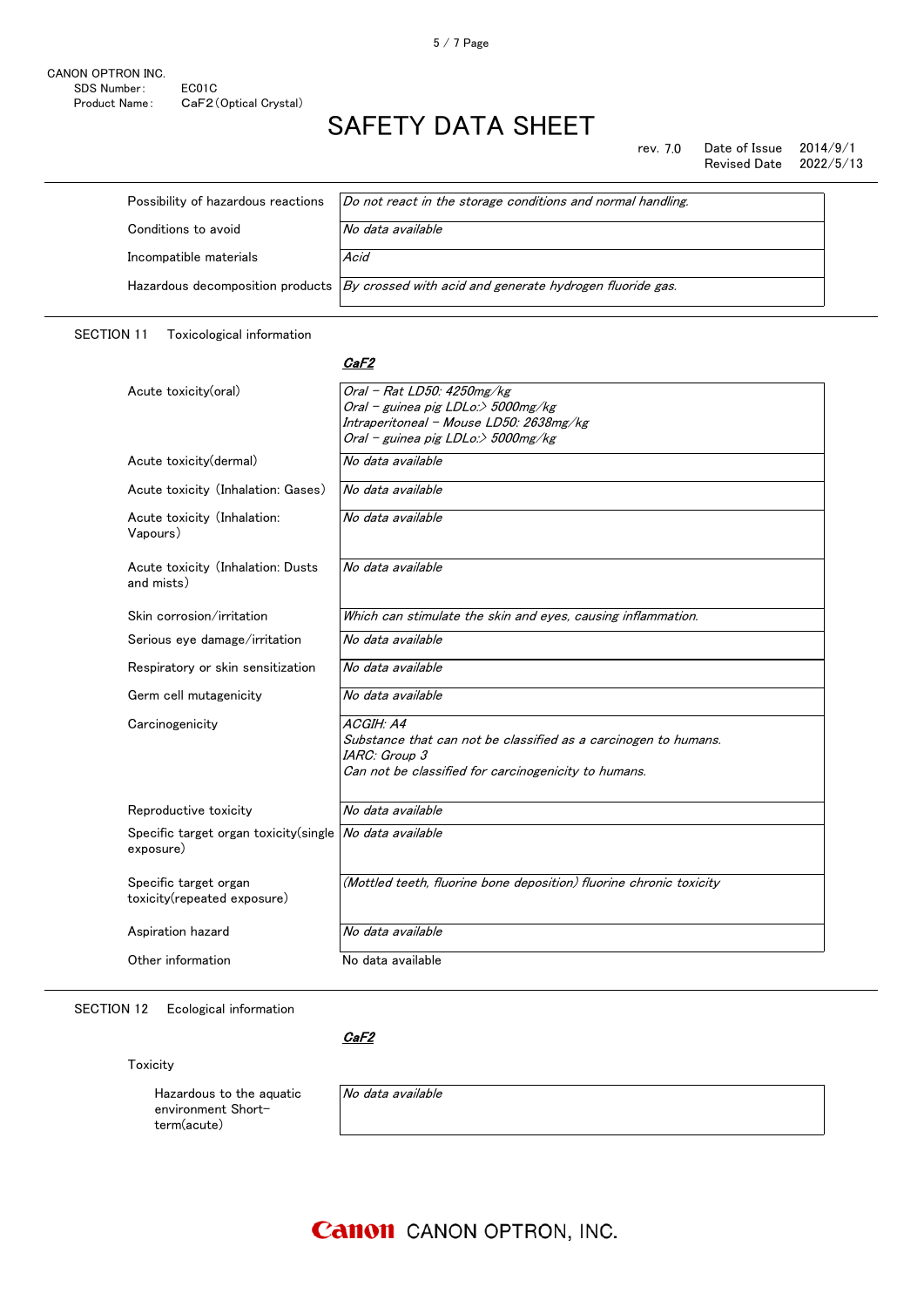| Hazardous to the aquatic<br>environment Long-<br>term(chronic) | No data available                                                                                                                                                                                                             |  |
|----------------------------------------------------------------|-------------------------------------------------------------------------------------------------------------------------------------------------------------------------------------------------------------------------------|--|
| Persistence and degradability                                  | No data available                                                                                                                                                                                                             |  |
| Bioaccumulative potential                                      | No data available                                                                                                                                                                                                             |  |
| Mobility in soil                                               | No data available                                                                                                                                                                                                             |  |
| Hazard to the ozone layer                                      | No data available                                                                                                                                                                                                             |  |
| Other adverse effects                                          | No data available                                                                                                                                                                                                             |  |
| <b>SECTION 13</b><br>Disposal considerations                   |                                                                                                                                                                                                                               |  |
| Waste treatment methods                                        | Process is contracted to industrial waste disposers who received approval of a<br>prefectural governor.                                                                                                                       |  |
| Contaminated container and<br>contaminated packaging           | The container is recycled after being cleaned, or is appropriately processed<br>according to the standards of related laws and regulations.<br>When disposing of empty containers, the contents should be completely removed. |  |
|                                                                |                                                                                                                                                                                                                               |  |
| <b>SECTION 14</b><br>Transport information                     | CaF2                                                                                                                                                                                                                          |  |
| International regulation                                       |                                                                                                                                                                                                                               |  |
| UN number                                                      | Not applicable                                                                                                                                                                                                                |  |
| UN proper shipping name                                        | Not applicable                                                                                                                                                                                                                |  |
| UN classification                                              | Not applicable                                                                                                                                                                                                                |  |
| Transport hazard class                                         | Not applicable                                                                                                                                                                                                                |  |
| Packing group                                                  | Not applicable                                                                                                                                                                                                                |  |
| Hazardous to the aquatic<br>environment                        | No data available                                                                                                                                                                                                             |  |
| Maritime transport in bulk<br>according to IMO instruments     | No data available                                                                                                                                                                                                             |  |
| Japanese lows and regulations                                  | No data available                                                                                                                                                                                                             |  |
| Special precautions for users                                  | No data available                                                                                                                                                                                                             |  |

SECTION 15 Regulatoly information(Japan)

### CaF2

| Occupational Safety and Health<br>Law               | No data available |
|-----------------------------------------------------|-------------------|
| <b>PRTR Law</b>                                     | No data available |
| Poisonous and Deleterious<br>Substances control Law | No data available |